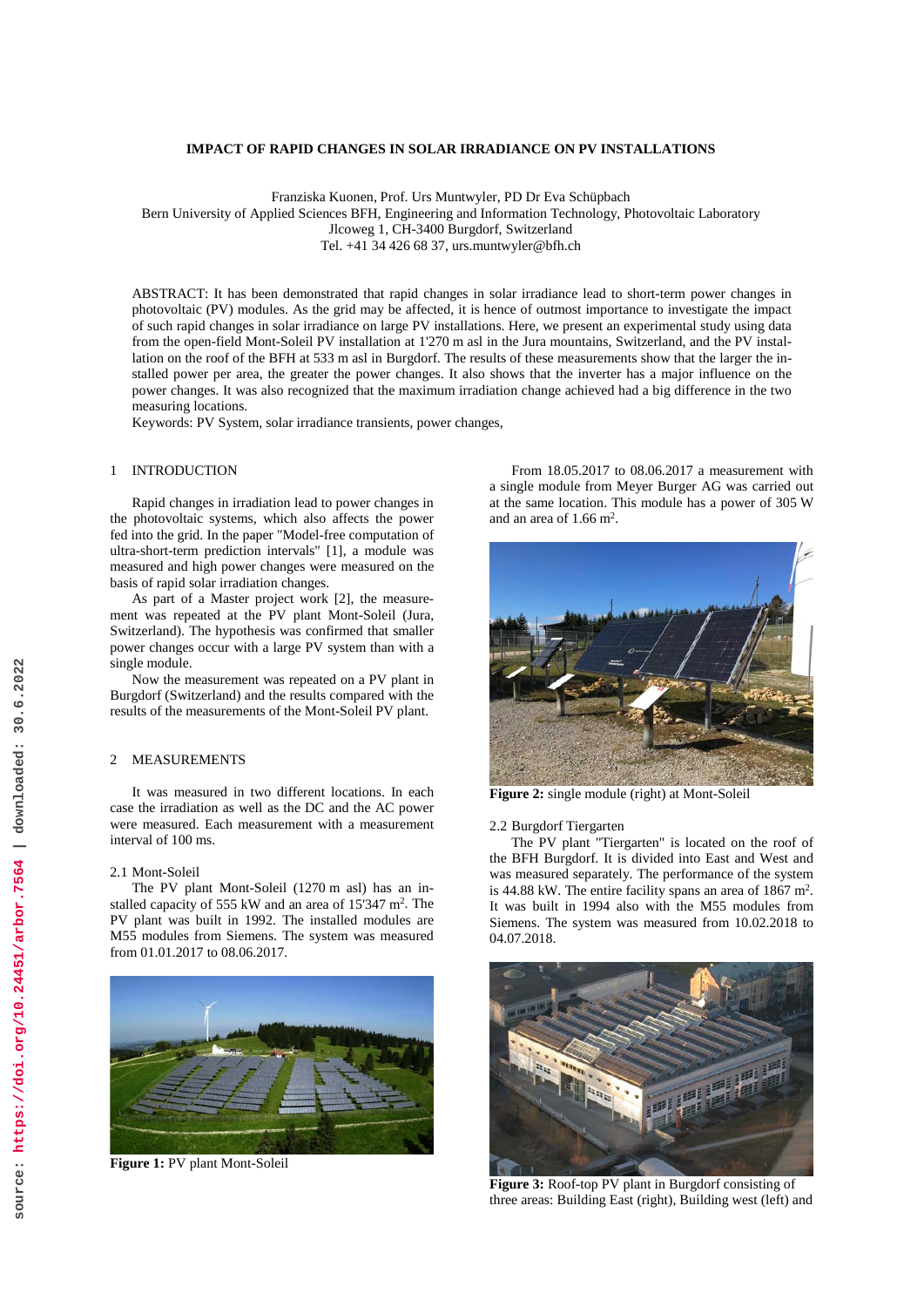## glass atrium in the middle without PV-power.<br>3 EVALUATIONS **EVALUATIONS**

Since the measured values are samples, the value often jumped between two values. To counter this, the data was averaged with a moving average. In the case of the PV plant Mont-Solei, the average was calculated with three values and the PV plant "Tiergarten" was averaged with four values. The formula for the moving average of the PV plant Mont-Soleil is thus:

$$
I_{i\_average} = \frac{I_i + I_{i+1} + I_{i+2}}{3} \quad i \in [0, n-2]
$$

The PV plant "Tiergarten" possessed many additional disturbances. With a Fourier transformation, the disturbing frequencies were detected and from this a low-pass filter was generated. Afterwards it was checked, if only the disturbances were filtered out.



**Figure 4:** Filter Response

# 4 RESULTS

#### 4.1 Mont-Soleil

At the PV plant Mont-Soleil, solar irradiation changes were measured up to  $1204 \text{ W/m}^2/\text{s}$ . The power changes were  $\leq 10\%$ /s except for two days.

Quite different values were found in the measurement of the individual module. Here, much higher power changes were detected with the same solar irradiation changes. The module achieved power changes of up to 274 %/s.

When looking at the individual days, it is noticeable that the power changes caused by the inverter are higher than the power changes caused by the weather. The following graphics show the measurement of 03.02.2017. On this day there were solar irradiation changes of up to 732 W/m2/s.



**Figure 5:** solar irradiation (blue) and solar irradiation changes (red)

Figure 6 above shows the DC power, which stops abruptly shortly after noon. The power changes caused by the inverter reached values of up to 338 %/s. Since only the weather-related power changes are of interest in this work, the power changes caused by the inverter failure were filtered out. Figure 7 shows the same characteristic as Fig. 6 with a smaller scale. Thus, the power changes caused by the weather can be considered. These have a maximum of 6.3 %/s.



**Figure 6:** power (above) and power changes (below)



**Figure 7:** power changes smaller scale

4.2 Tiergarten

The PV plant "Tiergarten" is in central Switzerland. Here occurred solar irradiation changes of up to  $603$  W/m<sup>2</sup>/s. The entire system produces power changes of up to 33.7 %/s. Looking at the East and West subsystems individually, the East and West wind PV plants both achieved power changes of up to 44 %/s.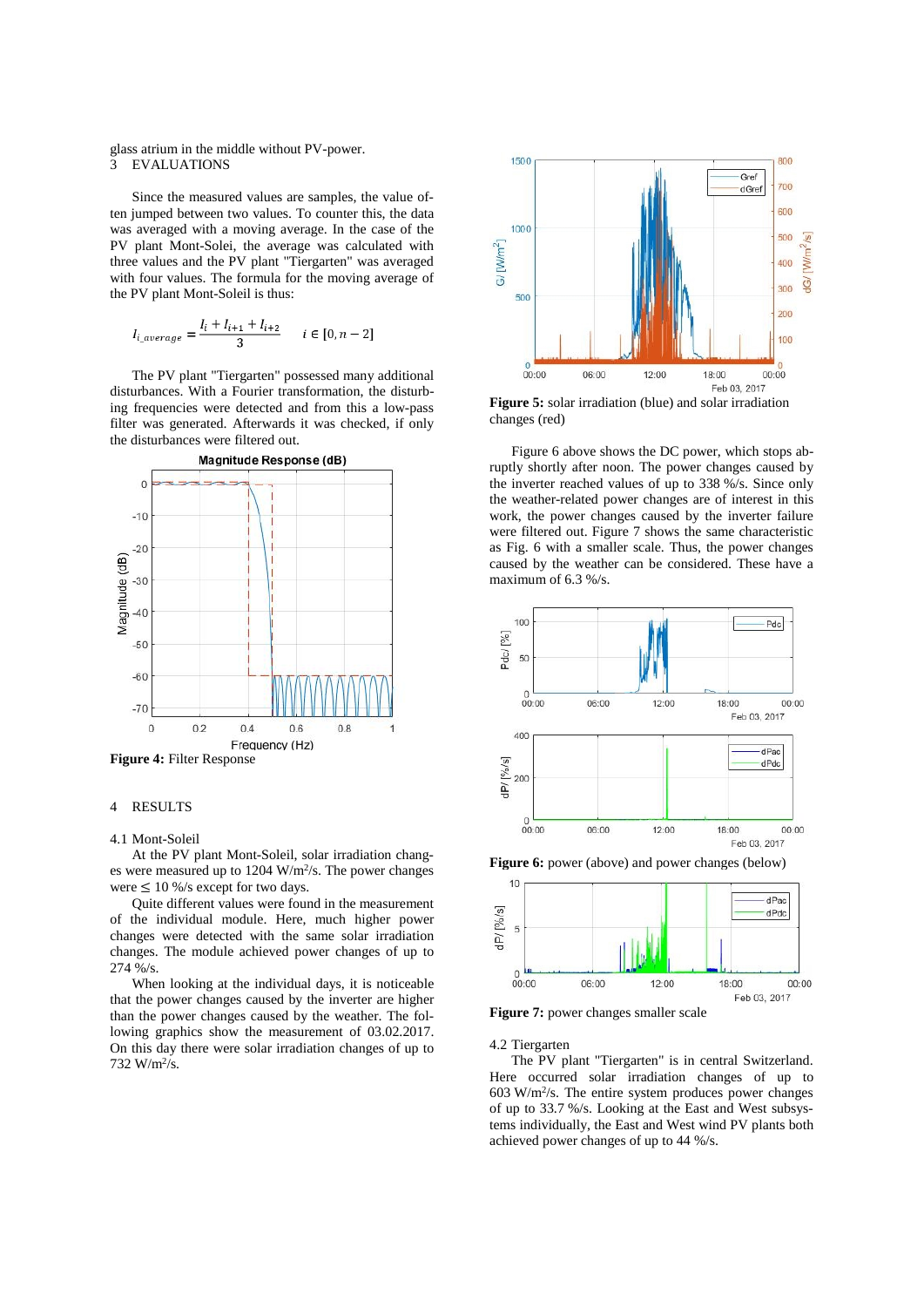# 4.3 Power density

To be able to compare the PV plants correctly with one another, the ratio of the installed capacity to the area of each installation was calculated. Table I shows that Mont-Soleil, Tiergarten East and Tiergarten West have almost the same power density. The single module has by far the highest power density of the measured systems.

**Table I:** Power density of the PV plants

| PV plant             | power    | area               | Power<br>density                            |
|----------------------|----------|--------------------|---------------------------------------------|
| <b>Burgdorf</b>      | 44.88 kW | $1867 \text{ m}^2$ | $24.04 \text{ W/m}^2$                       |
| <b>Burgdorf East</b> | 23.76 kW | $690 \text{ m}^2$  | $34.43 \text{ W/m}^2$                       |
| <b>Burgdorf West</b> | 21.12 kW | $538 \text{ m}^2$  | 39.25 $W/m^2$                               |
| Mont-Soleil          | 555 kW   |                    | $15'347 \text{ m}^2$ 36.16 W/m <sup>2</sup> |
| Single Modul         | 305 W    |                    | $1.067 \text{ m}^2$ 285.84 W/m <sup>2</sup> |

## 4.4 Maxima

To get a rough overview, the daily maxima of the solar irradiation changes and power changes of each system were compiled. These are presented in a box plot.



**Figure 8:** Daily maxima of irradiation and power changes of PV plants Tiergarten and Mont-Soleil

Figure 8 shows that at Mont-Soleil significantly higher changes in solar irradiation were observed than in Burgdorf. Nevertheless, the PV plant Mont-Soleil experienced smaller power changes than the PV plants in Burgdorf. Since both systems have a similar power density, it is probably due to the inverter. The inverters of the PV plant "Tiergarten" seems to be able to react faster to solar irradiation changes than the inverter of the PV plant Mont-Soleil. Furthermore, the modules of the PV plant Mont-Soleil are not all in the same orientation (difference of 15°). This also has an influence.

The measurement of the single module at Mont-Soleil shows a completely different picture (see Figure 9). The power changes of the single module achieved significantly higher values. The single module has the smallest area and the highest power density of all systems measured. A change in the solar irradiation is more significant here.



**Figure 9:** Daily maxima of the solar irradiation and power changes at the PV plant Mont-Soleil and the single module

When measuring the PV plant Mont-Soleil and the PV plant "Tiergarten", the solar irradiance was measured using a reference cell with the same solar cell as used in the installed modules. This happened differently when measuring the single module. Here, the Apogee SP-230 was used, the same measuring device that was also used for the measurement in the paper [1]. Therefore, it is not surprising that the measured values of the two measuring devices deviate.

#### 4.5 Comparison

To assess the effects of rapid solar irradiation changes on the power, for all irradiation changes higher than  $100 \text{ W/m}^2$ /s, the maximum power changes were read out within  $\pm 2.5$  seconds and composed. For the single module, the maximum power change was selected within ±1 second.

Figure 10 shows the dependence of the solar irradiation changes on the power changes of the PV plant Mont-Soleil. However, there is no dependency.



**Figure 10:** No dependence solar irradiation changes to power changes of the PV plant Mont-Soleil

This is different when looking at the measurement of the PV plant "Tiergarten". Figure 10 shows the dependency of the change in solar irradiation on the power change of the PV plant "Tiergarten". It is a straight line recognizable.

In addition, the trend line is drawn in for each measurement. Looking more closely at this trend line, the PV